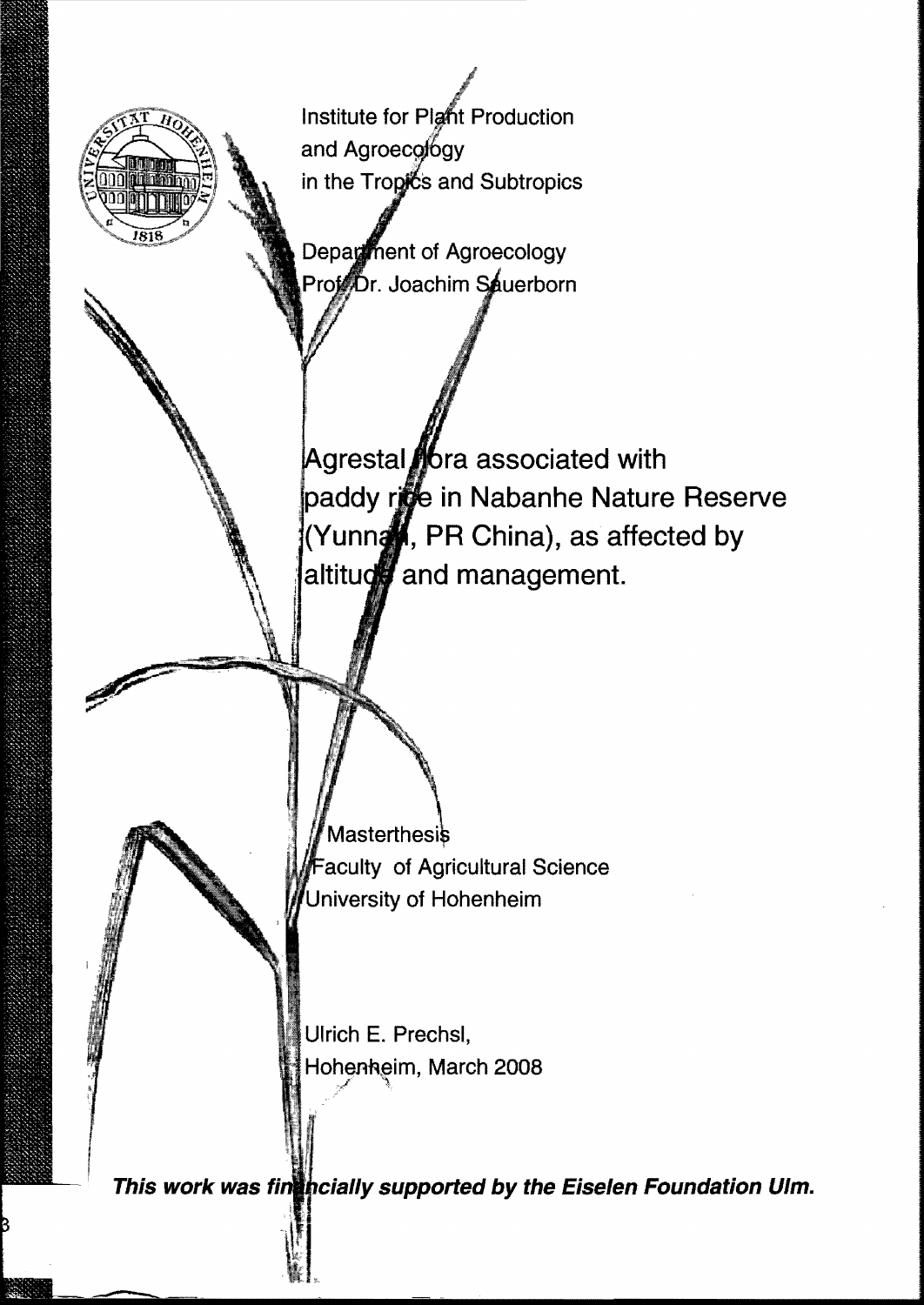## 5. Summary

Aim of this study was to characterise the structure of associated vegetation in paddy rice of NabanHe Nature Reserve, located in subtropical-tropical transition zone, Xishuangbanna, southern Yunnan (PR China). As part of an interdisciplinary project (http://lilac.uni-hohenheim.de/), researching the impact of the ongoing land use change in tropical China, the investigation of rice's agrestal flora and husbandry should help for a better understanding of the agro-ecosystem's ecological status and the underlying interactions between rice field-management and associated vegetation. Five sites, ranging from 600 to 1000 meter above sea level, where surveyed according to Braun-Blanquet. Cluster analysis, diversity measurements and interviews with farmers, displaying methods of analysis.

On the basis of the interviews, rice field cultivation in NabanHe Nature Reserve depends on the fields' altitude level and probably also on the farmers' ethnic group, correlating with the former factor (Iess data). Only in the lowlands (New Houses, Pabin), machines were used for husbandry, whereas on hillside fields farmers worked their fields only manually. Local rice varieties were cultivated in low extent mainly for cultural issues (sticky rice). The bulk of the seeds were provided from an external agricultural station (Gadong), being a high-yielding variety Pesticides and mineral fertilizer were applied to a wide extend, indicating a high-input-agro ecosystem regarding nutrients and pesticides. Unfortunately, only Chinese names of used fertilizers and pesticides are on hand but the behind agents and ingredients are still unknown. The ongoing land use change due to rubber plantation has also impact on paddy rice husbandry, expressed in husbandry negligence and fallow during the dry season.

Rice field associated vegetation consisted of 78 identified species, belonging to 24 plant families, whereof more than 30% were monocots (Poaceae + Cyperaceae) and only 5 families included over 50% of species. The current agrestal flora was characterized by the dominance of only a few species. Important rice weeds were Rotala rotundifolia, Cyperus pulcherrimus, Spilanthes paniculata and Byxa aubertii, whereas on dikes Ageratum conyzoides, Fimbristylis miliacea and Spilanthes paniculata showed the highest impact.

There is only little information about these important rice weeds, like habitat requirements, origin and global distribution, indicating their primarily local importance.